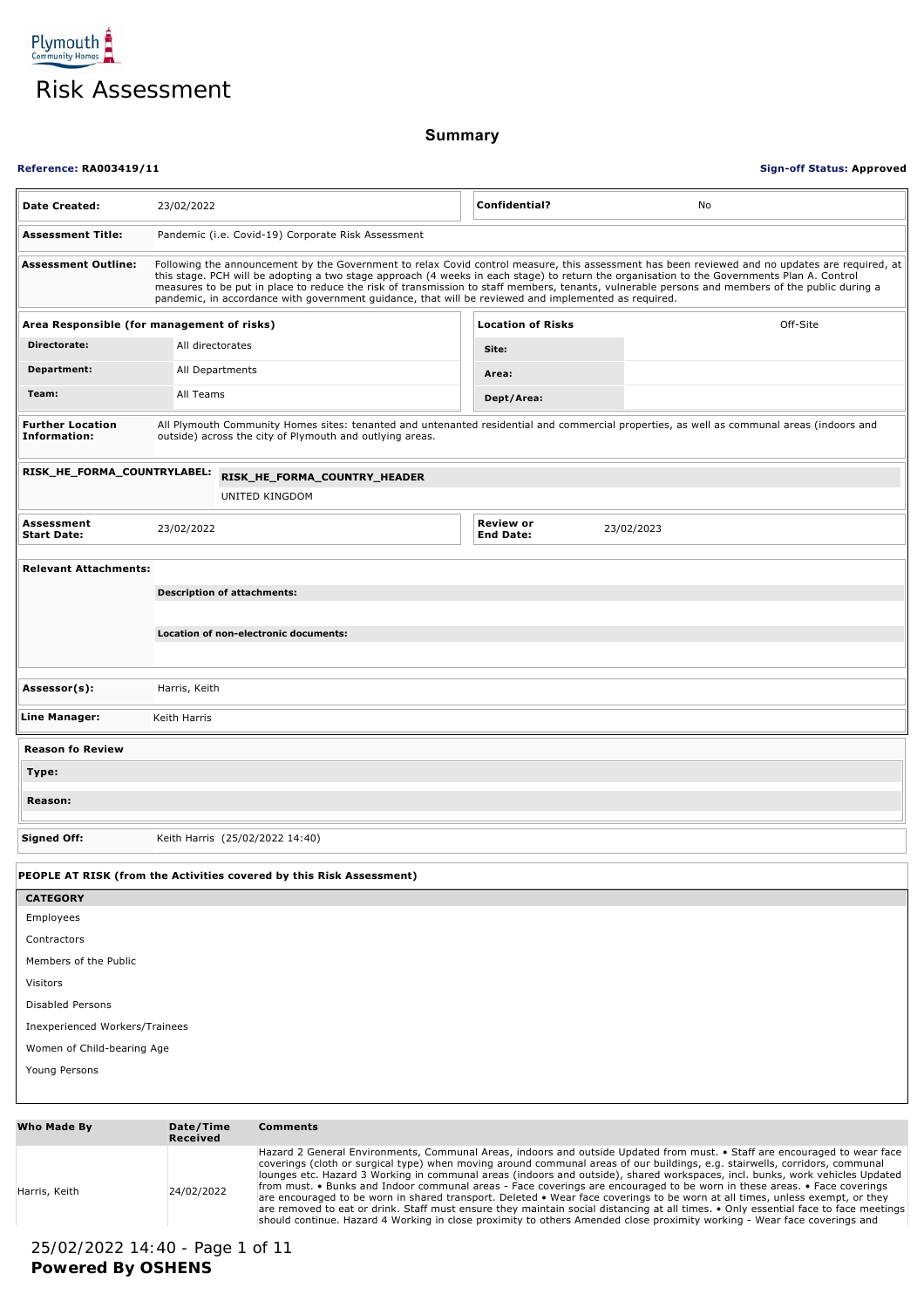

**Contract Contract** 

disposable gloves. Face to face working should be limited to as short a period of time as possible (ideally no more than 15

 $\sim$  1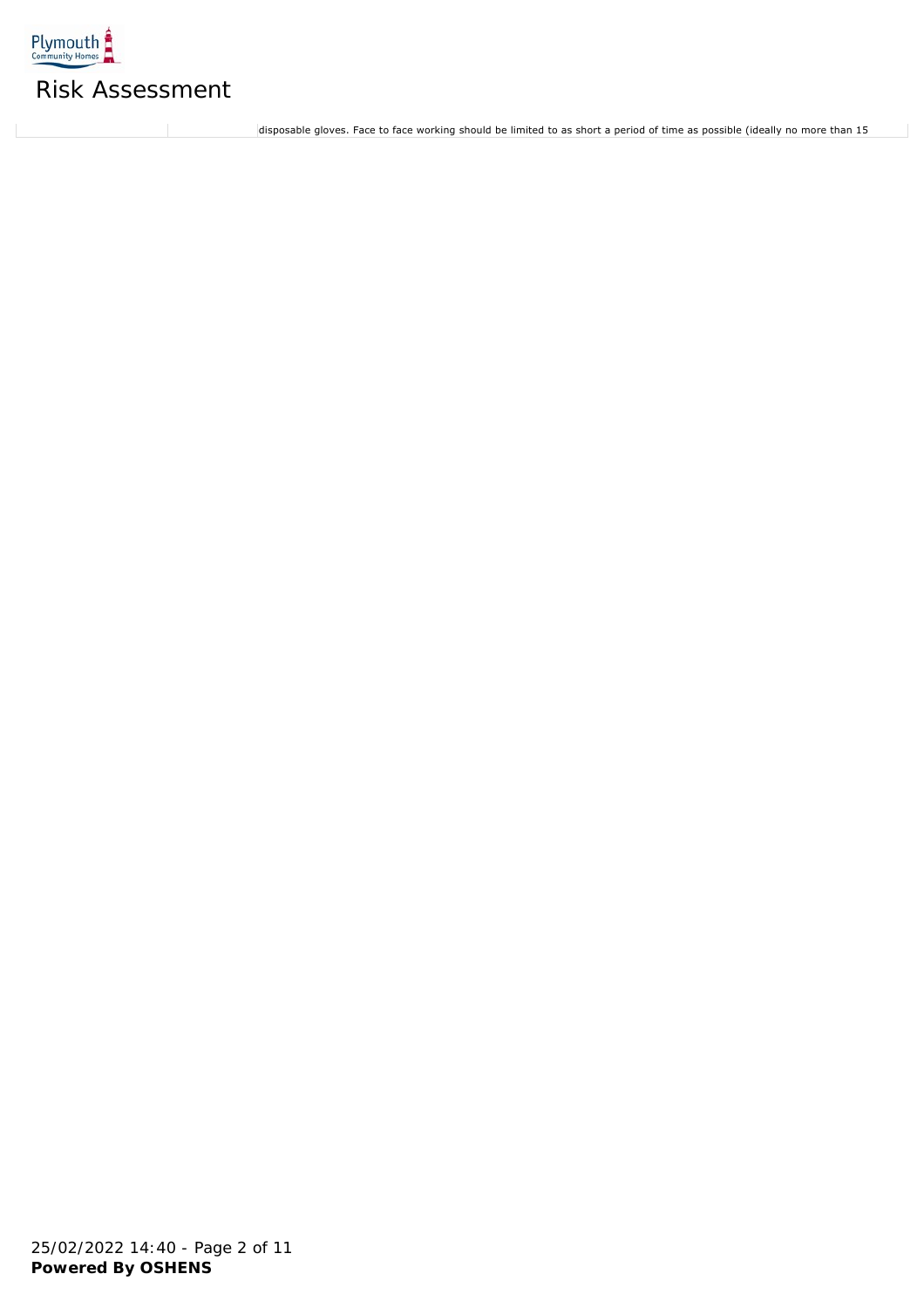

### **Reference: RA003419/11 Sign-off Status: Approved**

| 1. Plymouth Community Homes activities during pandemic |                                                                                                                                                                                                                                                                                                                                                                        |                                                                                                                                                                                                                                                                                                                                                                                                                                  |  |
|--------------------------------------------------------|------------------------------------------------------------------------------------------------------------------------------------------------------------------------------------------------------------------------------------------------------------------------------------------------------------------------------------------------------------------------|----------------------------------------------------------------------------------------------------------------------------------------------------------------------------------------------------------------------------------------------------------------------------------------------------------------------------------------------------------------------------------------------------------------------------------|--|
| <b>Description of</b><br><b>Activity:</b>              | Undertaking works and visiting tenanted, untenanted commercial and residential properties and communal areas (including outside areas) to<br>undertake repairs, maintenance and cleaning as well as in-person visits, meetings and events.<br>The assessment control measures relate to a pandemic situation, and are in addition to existing operational assessments. |                                                                                                                                                                                                                                                                                                                                                                                                                                  |  |
|                                                        |                                                                                                                                                                                                                                                                                                                                                                        |                                                                                                                                                                                                                                                                                                                                                                                                                                  |  |
| <b>Hazard 1. General</b>                               |                                                                                                                                                                                                                                                                                                                                                                        |                                                                                                                                                                                                                                                                                                                                                                                                                                  |  |
| Potential transmission<br>(to/from) during a pandemic  |                                                                                                                                                                                                                                                                                                                                                                        | <b>Existing Control Measures</b>                                                                                                                                                                                                                                                                                                                                                                                                 |  |
| (such as Covid-19)                                     |                                                                                                                                                                                                                                                                                                                                                                        | Activities are to be planned for the minimum number<br>With Existing Controls:<br>of people needed to be on site to operate safely and<br>effectively, i.e. only those deemed necessary to carry<br><b>Medium</b><br>out physical works, supervise work, or conduct work in<br>order to operate safely.                                                                                                                          |  |
|                                                        |                                                                                                                                                                                                                                                                                                                                                                        | People at higher-risk of infection from the pandemic,<br><b>Further Control Measures</b><br>including Clinically Extremely Vulnerable people follow<br>the same quidance as everyone else (unless specific<br>government guidance is issued) and the control<br>measures in this risk assessment (such as good<br>hygiene, cleaning and ventilation) are strictly applied.<br>Anyone at higher-risk that has particular concerns |  |
|                                                        |                                                                                                                                                                                                                                                                                                                                                                        | should discuss these with their line manager, and a<br>personal risk assessment may be conducted to record<br>any additional precautions advised by their clinicians.                                                                                                                                                                                                                                                            |  |
|                                                        |                                                                                                                                                                                                                                                                                                                                                                        | Individuals who are advised to stay at home must not<br>physically come to work, such as:<br>- individuals who have symptoms of infection from the<br>pandemic,<br>- those who live in a household with someone who has<br>symptoms, or<br>- are required to self-isolate as part of Track and<br>Trace.                                                                                                                         |  |
|                                                        |                                                                                                                                                                                                                                                                                                                                                                        | Report to your Supervisor/Line Manager when self-<br>isolating, to record and facilitate tracking & tracing.                                                                                                                                                                                                                                                                                                                     |  |

**Hazard 2. General Environments, Communal Areas, indoors and outside**

**Powered By OSHENS** 25/02/2022 14:40 - Page 3 of 11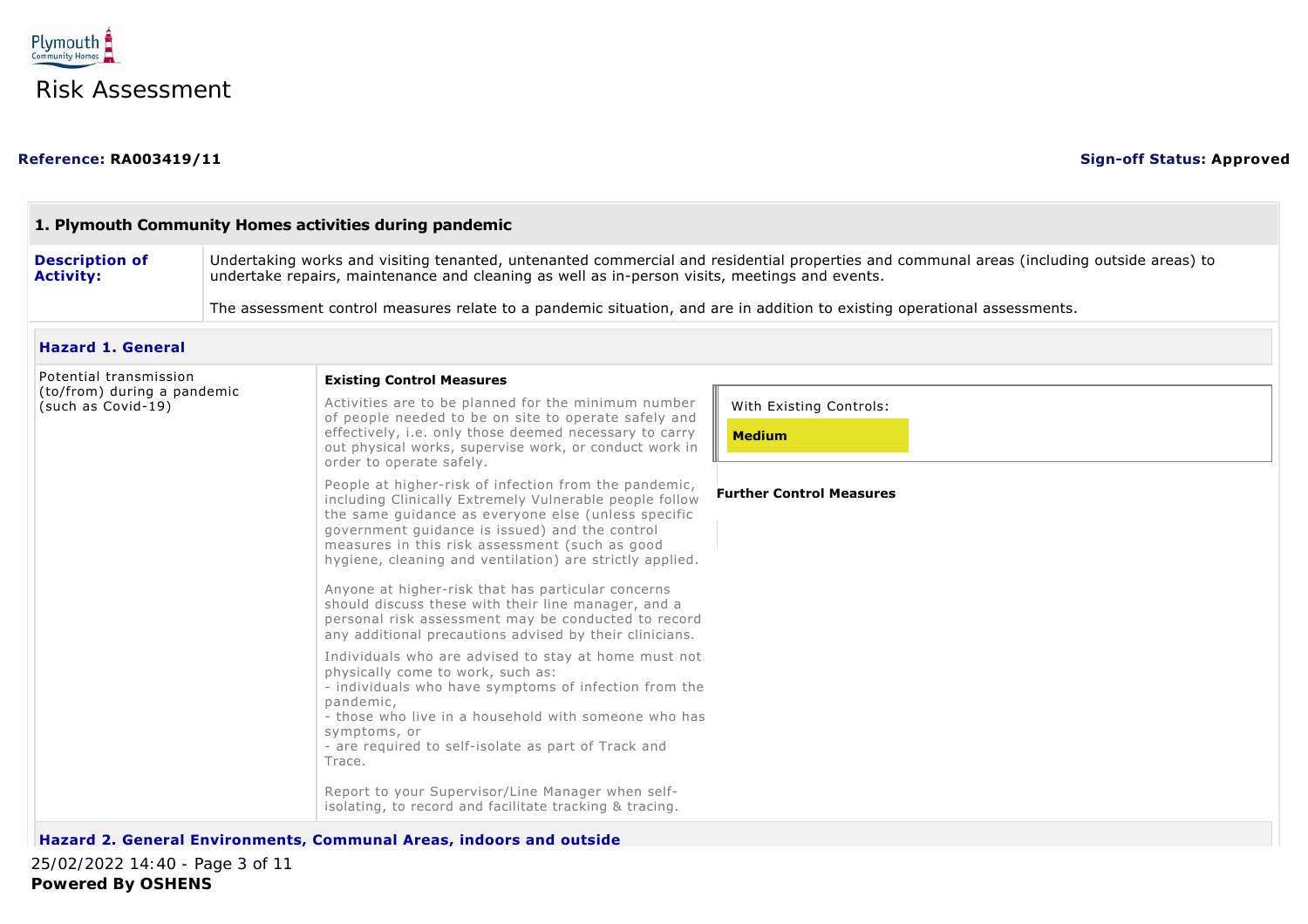

 $\mathbb{R}^n$ 

# Risk Assessment

| Potential transmission<br>(to/from) during a pandemic | <b>Existing Control Measures</b>                                                                                                                                                                                                                                                                                            |                                          |  |  |
|-------------------------------------------------------|-----------------------------------------------------------------------------------------------------------------------------------------------------------------------------------------------------------------------------------------------------------------------------------------------------------------------------|------------------------------------------|--|--|
| (such as Covid-19)                                    | Be aware of 'high touch point' areas, such as<br>intercoms, door handles, lift buttons, handrails, bin<br>handles etc.                                                                                                                                                                                                      | With Existing Controls:<br><b>Medium</b> |  |  |
|                                                       | Follow one-way systems, where implemented and<br>signage and floor markings, where displayed.                                                                                                                                                                                                                               |                                          |  |  |
|                                                       | Practice high standards of personal hygiene and<br>employ hand washing before, during and after leaving<br>premises/communal areas/meeting rooms.                                                                                                                                                                           | <b>Further Control Measures</b>          |  |  |
|                                                       | Display appropriate signage to remind personnel to<br>maintain hygiene standards.                                                                                                                                                                                                                                           |                                          |  |  |
|                                                       | Hand washing to be completed regularly, and when<br>you blow your nose, sneeze or cough, eat, handle<br>food, drink or smoke. Use the hand washing kits<br>provided or facilities in the property if they are<br>hygienically safe to do so.<br>Use hand sanitiser if hand washing facilities are not<br>readily available. |                                          |  |  |
|                                                       | Avoid touching your eyes, nose, and mouth with<br>unwashed hands.                                                                                                                                                                                                                                                           |                                          |  |  |
|                                                       | Cover your cough or sneeze with a tissue, then throw<br>the tissue in a bin and wash your hands, if no tissue<br>available cough into the crook of your elbow.                                                                                                                                                              |                                          |  |  |
|                                                       | Work wear must be clean.                                                                                                                                                                                                                                                                                                    |                                          |  |  |
|                                                       | Where gloves are required, select gloves appropriate<br>for the task, or as a minimum wear disposable<br>nitrile/latex or other water resistant gloves. Used<br>disposable gloves can be disposed of as general<br>waste.                                                                                                   |                                          |  |  |
|                                                       | Where possible ensure premises are well ventilated,<br>e.g. by leaving windows and internal doors open, by<br>mechanical ventilation using fans and ducts, or<br>through a combination of both.                                                                                                                             |                                          |  |  |
|                                                       | Maximise the fresh air your ventilation system draws<br>in and avoid systems that only recirculate air and do<br>not draw in a supply of fresh air.                                                                                                                                                                         |                                          |  |  |
|                                                       | If you can't improve ventilation in poorly ventilated                                                                                                                                                                                                                                                                       |                                          |  |  |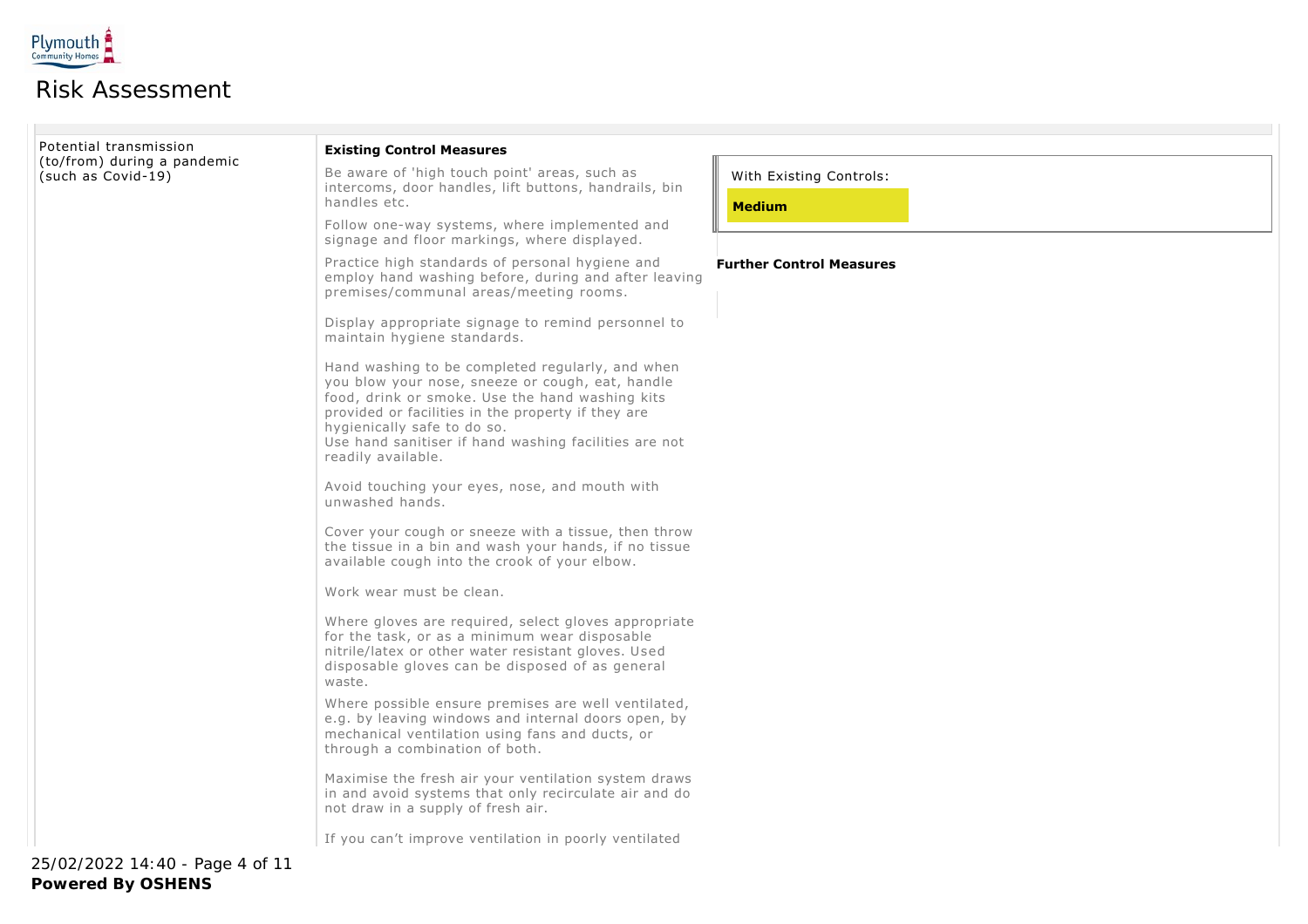

| spaces, minimise use of these spaces.                                                                                                                                                                       |
|-------------------------------------------------------------------------------------------------------------------------------------------------------------------------------------------------------------|
| Allocate the same worker to the same property each<br>time there is a visit, e.g. cleaners, HO's etc. where<br>possible.                                                                                    |
| Work or take breaks outside, where possible.                                                                                                                                                                |
| Maintain regular cleaning of surfaces, work areas and<br>equipment between uses, particularly surfaces that<br>people touch regularly, are in busy areas and for<br>hygiene areas such as WC's and showers. |
| Clean/sanitise after a known or suspected pandemic<br>case in the workplace.                                                                                                                                |
| Waste, including cleaning wipes/cloths, used face<br>coverings or PPE such as gloves, can be disposed of in<br>general waste.                                                                               |
| Do not place face coverings or gloves in a recycling bin<br>as they cannot be recycled through conventional<br>recycling facilities.                                                                        |
| Staff are encouraged to wear face coverings (cloth or<br>surgical type) when moving around communal areas<br>of our buildings, e.g. stairwells, corridors, communal<br>lounges etc.                         |

### **Hazard 3. Working in communal areas (indoors and outside), shared workspaces, incl. bunks, work vehicles**

| Potential transmission<br>(to/from) during a pandemic | <b>Existing Control Measures</b>                                                                                                                                                                                                                                                                                                                                |                                 |  |
|-------------------------------------------------------|-----------------------------------------------------------------------------------------------------------------------------------------------------------------------------------------------------------------------------------------------------------------------------------------------------------------------------------------------------------------|---------------------------------|--|
| (such as Covid-19)                                    | Maintain a distance from other staff members,<br>tenants and members of the public wherever possible,                                                                                                                                                                                                                                                           | With Existing Controls:         |  |
|                                                       | including while arriving at and departing from work,<br>while in work, and when travelling between sites.                                                                                                                                                                                                                                                       | <b>Medium</b>                   |  |
|                                                       | Where tenants/residents are not respecting your<br>space, move away to maintain distance and bring this<br>to your line manager's attention. If at any time the<br>employees safety may be considered as being<br>compromised, by the behaviour of others, employees<br>should (assuming no greater risk is created by doing<br>so) withdraw from the premises. | <b>Further Control Measures</b> |  |
|                                                       | Bunks and Indoor communal areas - Face coverings<br>are encouraged to be worn in these areas.                                                                                                                                                                                                                                                                   |                                 |  |
|                                                       |                                                                                                                                                                                                                                                                                                                                                                 |                                 |  |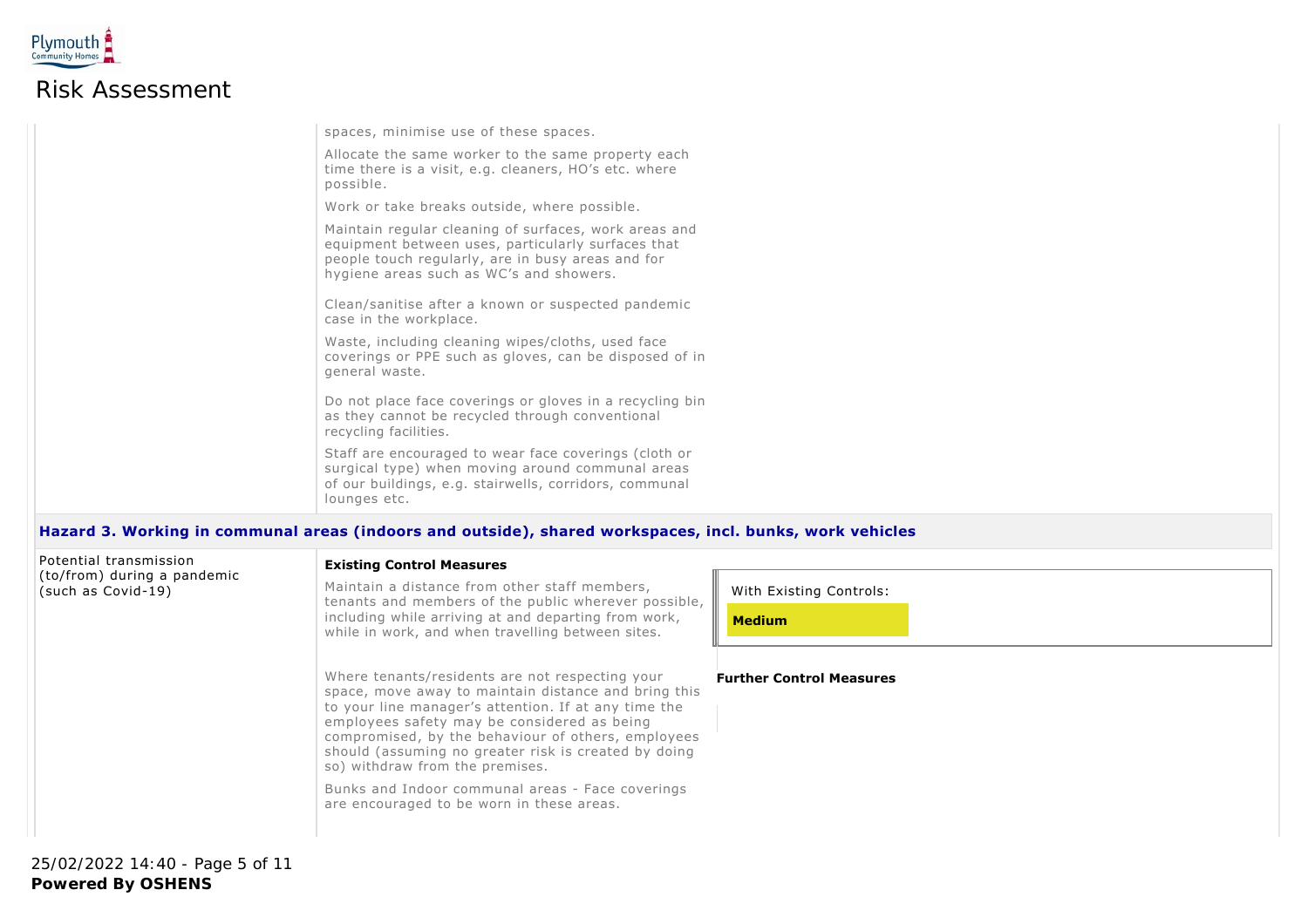

Where possible, do not share passenger lifts with tenants or members of the public. Maintain your distance when taking breaks, preferably outside. Where possible, avoid crowding and crowds, especially indoors. Face coverings are encouraged to be worn in shared transport. Temperature screening is to be undertaken prior to sharing work vehicles. Clean shared vehicles between shifts or on handover. Limit sharing of vehicles when travelling to and from jobs or when coming into and going home from work. Face coverings must be worn if sharing vehicles. Use a consistent pairing system if people have to travel together, Separate occupants as much as possible by leaving seats empty, with windows open for ventilation and facing away from each other (not face-to-face). Workstations should be assigned to an individual as much as possible. If they need to be shared, they should be shared by the smallest possible number of people and cleaned between users. Visual inspections (of sites, security measures, playgrounds, signage etc.) should be conducted while maintaining distance from tenants, or members of the public. Where sheltered housing sites are subject to public health guidance on outbreak or cluster management, follow the specific signage and/or guidance for that

site.

### **Hazard 4. Working in close proximity to others**

Potential transmission (to/from) during a pandemic (such as Covid-19)

### **Existing Control Measures**

Where a two-person job is to be undertaken, wherever possible, apply consistent work pairings (so each person works with only a few others).

With Existing Controls:

**Medium**

**Powered By OSHENS** 25/02/2022 14:40 - Page 6 of 11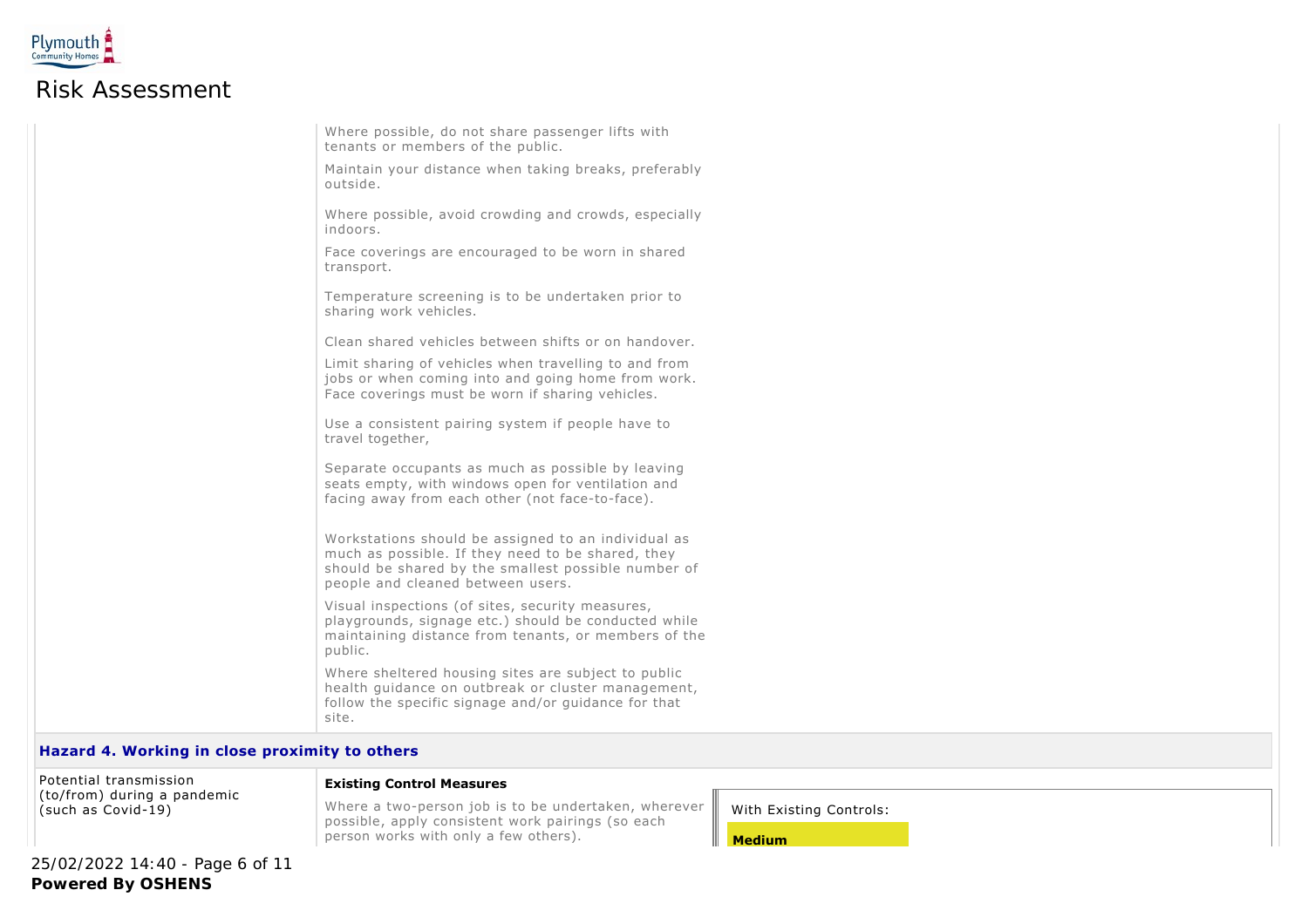

On occasions where two or more people are working together, adopt the following measures:

- Work side by side or facing away from each other
- Staff are encouraged to wear face coverings, and to
- be mindful of other colleagues wishes / preferences,
- Wear disposable gloves
- Work for as short as period as possible.

When manual handling, assess the route as per good manual handling techniques and identify and agree any rest points where necessary, to reduce staff getting out of breath, heavy breathing and coughing within close proximity of each other.

First Aiders aiders should consider the precautions in the HSE guidance:

- Try to assist at a safe distance from the casualty as much as you can.

- Minimise the time you share a breathing zone.

- Although treating the casualty properly should be your first concern, you can tell them to do things for you if they are capable.

- Remember the 3P model – preserve life, prevent worsening, promote recovery.

People involved in the provision of assistance to others during an emergency situation should pay particular attention to cleaning and personal hygiene measures immediately afterwards, including washing hands.

Before working in close proximity, establish that the resident/person you are working with is not suffering with symptoms/suspected/tested positive for the pandemic infection.

If your role requires that you regularly work in close proximity with others, refer to risk assessments for that situation, or to your manager. (e.g Housing with Support Officers).

#### **Further Control Measures**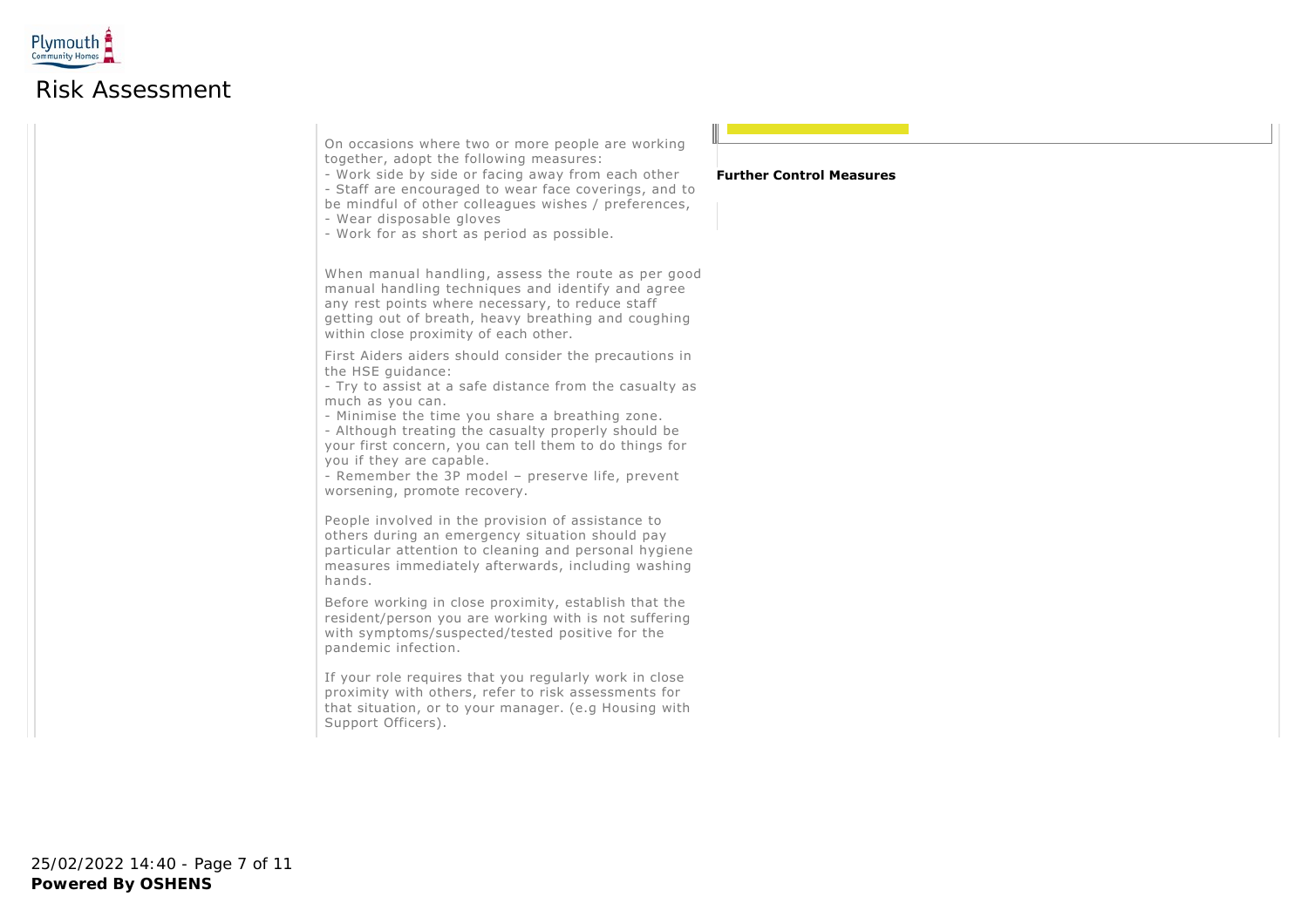

| <b>Hazard 5. Face Coverings</b>                                             |                                                                                                                                                                                                                                                                                                                                                                                                                                                                                                                                                                                                                                                                                                                                                                                                                                                                                                                                                                                                                                                                                                                          |                                                                             |  |
|-----------------------------------------------------------------------------|--------------------------------------------------------------------------------------------------------------------------------------------------------------------------------------------------------------------------------------------------------------------------------------------------------------------------------------------------------------------------------------------------------------------------------------------------------------------------------------------------------------------------------------------------------------------------------------------------------------------------------------------------------------------------------------------------------------------------------------------------------------------------------------------------------------------------------------------------------------------------------------------------------------------------------------------------------------------------------------------------------------------------------------------------------------------------------------------------------------------------|-----------------------------------------------------------------------------|--|
| Potential transmission<br>(to/from) during a pandemic<br>(such as Covid-19) | <b>Existing Control Measures</b><br>Face coverings are encouraged to be worn when<br>entering and moving around tenants / residents'<br>homes, whilst moving around shared indoor<br>workplaces and during events and meetings with<br>residents.                                                                                                                                                                                                                                                                                                                                                                                                                                                                                                                                                                                                                                                                                                                                                                                                                                                                        | With Existing Controls:<br><b>Medium</b><br><b>Further Control Measures</b> |  |
| <b>Hazard 6. Working/Visiting in People's Homes</b>                         |                                                                                                                                                                                                                                                                                                                                                                                                                                                                                                                                                                                                                                                                                                                                                                                                                                                                                                                                                                                                                                                                                                                          |                                                                             |  |
| Potential transmission<br>(to/from) during a pandemic<br>(such as Covid-19) | <b>Existing Control Measures</b><br>No visits / work should be carried out in a household<br>which is isolating because a resident has symptoms or<br>is awaiting a test result, unless it is to remedy a direct<br>risk to the safety of the household.<br>Staff to ask the tenants before entering the premises,<br>if anyone is self-isolating or feeling ill? If the answer<br>is yes, apologise, terminate the visit immediately and<br>arrange an alternative appointment.<br>Operatives to check Total Mobile or the Self-isolation<br>report, before attempting to access an individual<br>property to confirm that there have been no<br>notifications of confirmed cases of Covid-19 or<br>occupants self-isolating within the premises.<br>Where it is Emergency repairs work, or is to rectify a<br>safety issue, the operative will be required to enter in<br>full PPE (iaw REP WI 103 - i.e. face fitted mask,<br>coveralls, etc.)<br>You should be particularly strict about handwashing,<br>coughing and sneezing hygiene, such as covering your<br>nose and mouth and disposing of single-use tissues. | With Existing Controls:<br>Low<br><b>Further Control Measures</b>           |  |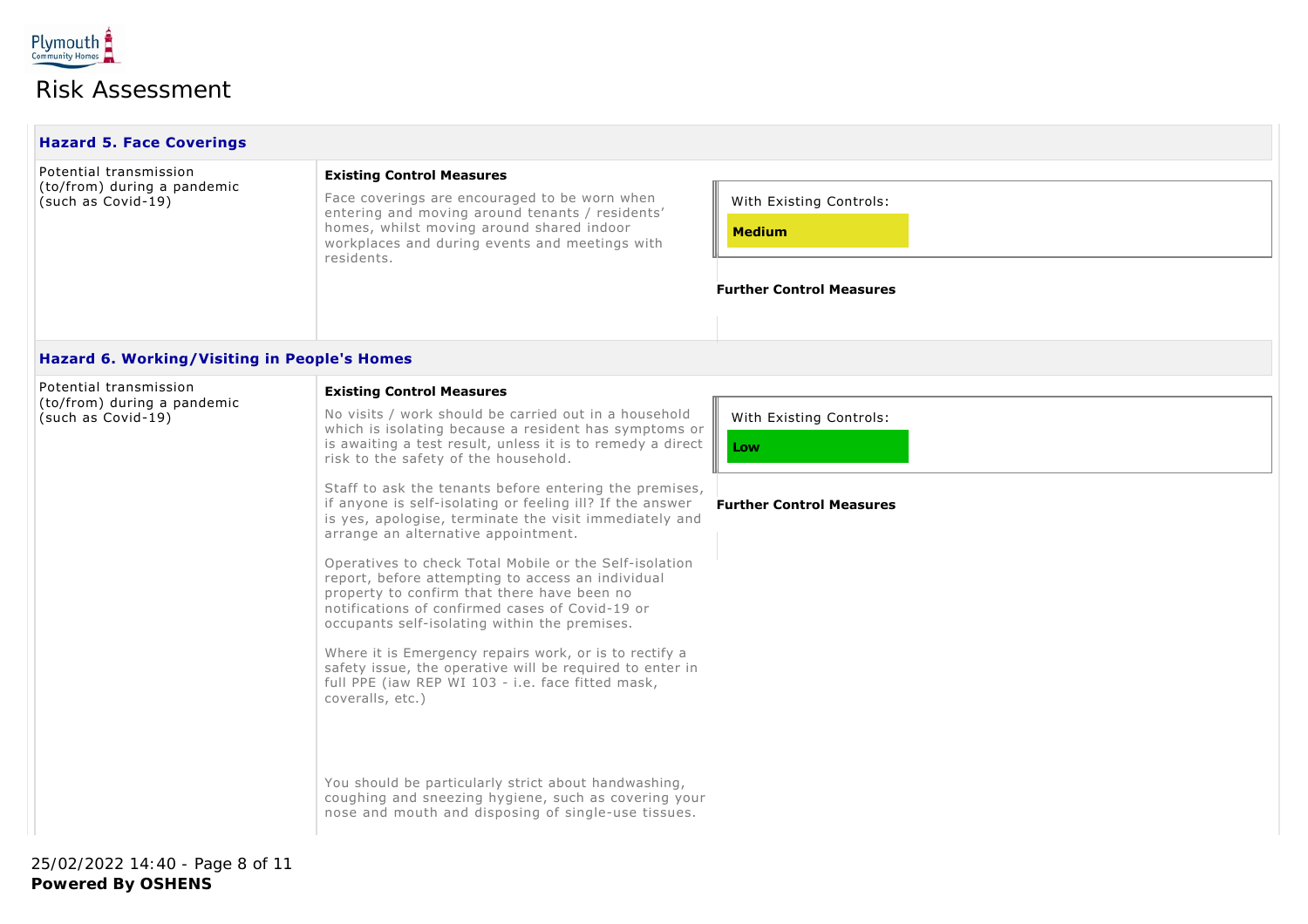

| All waste products must be removed at the end of the<br>job and disposed of.                                                                                                                                                                                                                                                               |
|--------------------------------------------------------------------------------------------------------------------------------------------------------------------------------------------------------------------------------------------------------------------------------------------------------------------------------------------|
| When working in sheltered housing homes, follow any<br>additional or specific public health quidance (e.g.<br>signs, communal facility restrictions) that may be in<br>place for management of outbreaks.                                                                                                                                  |
| If your role requires you to enter the home of a<br>resident who is self-isolating due to symptoms,<br>positive test, or awaiting test results, to attend to the<br>resident, your should also refer to the risk<br>assessments for that situation or your manager. (E.g.<br>Housing with Support responding to falls/emergencies<br>etc). |
| When visiting a residents home, staff must agree with<br>the resident whether they would like you to wear a<br>face covering or not.                                                                                                                                                                                                       |

### **Hazard 7. Pandemic outbreaks in the workplace**

| Potential transmission                            | <b>Existing Control Measures</b>                                                                                                                                                                                                                                                                                                                                                          |                                          |  |
|---------------------------------------------------|-------------------------------------------------------------------------------------------------------------------------------------------------------------------------------------------------------------------------------------------------------------------------------------------------------------------------------------------------------------------------------------------|------------------------------------------|--|
| (to/from) during a pandemic<br>(such as Covid-19) | If you have symptoms of the pandemic, self-isolate<br>and inform your line manager.<br>(Symptoms of Covid-19 include: high temperature, a<br>new continuous cough, or a loss or change in you<br>sense of smell or taste.)                                                                                                                                                                | With Existing Controls:<br><b>Medium</b> |  |
|                                                   | Identify your close workplace contacts, and inform<br>your line manager, as they may be asked to self-<br>isolate. Managers should not wait for NHS Test and<br>Trace, prompt action will help reduce the risk of a<br>workplace outbreak.<br>Positive cases in the workplace are to be<br>communicated to the Covid inbox, in order to notify<br>the local authority public health team. | <b>Further Control Measures</b>          |  |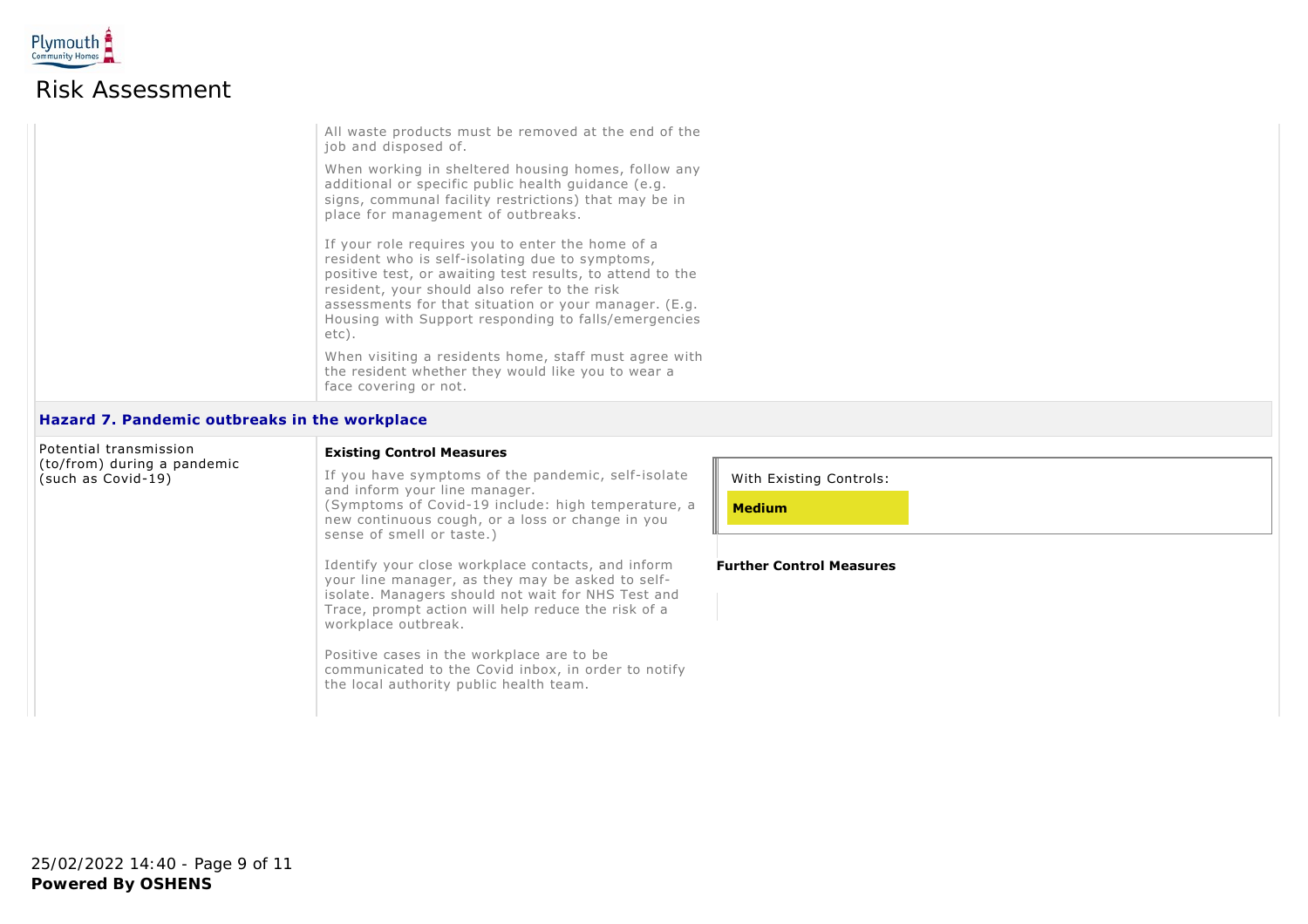

| <b>Hazard 8. Testing and Vaccination</b>                                                                                                                                                                                  |                                                                                                                                                                                                                                                                                                                                                                                                                                                                                                                                                                                                                                                                                                                                                                                                                                                                         |                                                                             |
|---------------------------------------------------------------------------------------------------------------------------------------------------------------------------------------------------------------------------|-------------------------------------------------------------------------------------------------------------------------------------------------------------------------------------------------------------------------------------------------------------------------------------------------------------------------------------------------------------------------------------------------------------------------------------------------------------------------------------------------------------------------------------------------------------------------------------------------------------------------------------------------------------------------------------------------------------------------------------------------------------------------------------------------------------------------------------------------------------------------|-----------------------------------------------------------------------------|
| Potential transmission<br>(to/from) during a pandemic<br>(such as Covid-19)                                                                                                                                               | <b>Existing Control Measures</b><br>Lateral Flow Device testing (for those without<br>symptoms) can be obtained from local pharmacies<br>and distribution points, or sent to your home.<br>Staff are encouraged to undertake regular testing as<br>it could help identify more positive cases of COVID-19<br>in the workplace.<br>Anyone with COVID-19 symptoms can get a free PCR<br>test.<br>(https://www.gov.uk/get-coronavirus-test)<br>Staff are encouraged to get the vaccination when<br>eligible and contacted by the NHS to do so. If you are<br>unable to/or have not yet received a vaccination and<br>you have concerns about your work activities, please<br>raise this in the first instance with your line manager.<br>Staff working in some roles may be required to tell us<br>about their vaccination status. (e.g. working in<br>sheltered housing). | With Existing Controls:<br>Low<br><b>Further Control Measures</b>           |
| Inhalation of respirable or                                                                                                                                                                                               | Hazard 9. Meeting Disgruntled, Agitated or Nervous Tenants or Leaseholders<br><b>Existing Control Measures</b>                                                                                                                                                                                                                                                                                                                                                                                                                                                                                                                                                                                                                                                                                                                                                          |                                                                             |
| sputum droplets, through<br>inhaling sputum from<br>affected tenants or<br>leaseholders, where droplets<br>are released as tenants or<br>leaseholds become<br>aggressive, agitated or<br>nervous during<br>conversations. | When carrying out visits, staff must:<br>• where possible, maintain your distance at all times.<br>• Keep appointment sizes (numbers of people) to an<br>absolute minimum.<br>• Keep the activity time involved as short as possible.<br>• Remind attendees to maintain their distancing,<br>wherever it is needed.<br>. If staff feel their safety is being compromised at any<br>time, by the behaviour of others, they should leave<br>the premises, if safe to do so, and report to their line<br>manager.                                                                                                                                                                                                                                                                                                                                                          | With Existing Controls:<br><b>Medium</b><br><b>Further Control Measures</b> |

• In instances where reasonable requests have not, or are unlikely to work, staff must assess the situation and use any optional extra PPE provided to them. The

use of PPE should be the last line of defence.